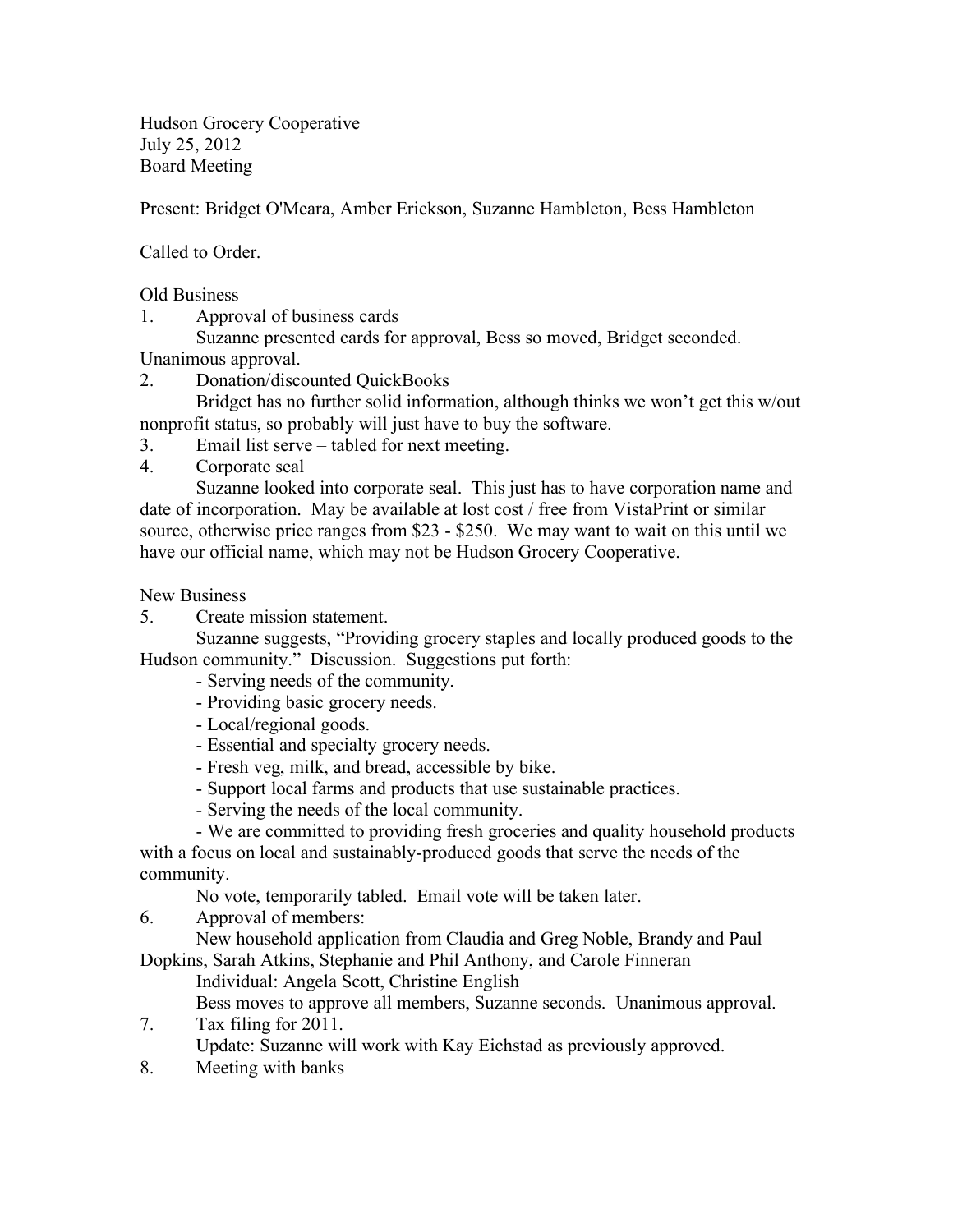We need to talk with business loan officers to find out what they need from us. Suzanne and Amber will visit banks and make inquiries.

8. Grant opportunity with Food Coop Initiative

Matching funds grant of up to \$10,000 available, with application deadline of August  $10<sup>th</sup>$ . They also offer start-up grant for co-ops a little farther along in the process, which we may look at doing in a few months if appropriate.

Bridget will look at putting together grant application, with possible assistance from Diane Gabriel.

9. Invitations from River Market

- Co-cycle meet-and-greet Monday 7/30 5pm-8pm. Suzanne plans to attend. Amber also will attend.

- River Market board meeting Tuesday, 8/28 at 6:30pm. This is their year-end meeting. All available board members should attend.

## Board Reports

10. President Working on business plan.

- 11. Vice President No report.
- 12. Treasurer

No report. Suzanne notes we need to create a reimbursement form.

13. Secretary. No report.

Committee Reports

14. Marketing Committee

Meeting was July 11<sup>th</sup> and was well-attended. Committee members Gretchen and Brandy will meet on Friday to produce application folders and flyers for distribution on bulletin boards and at community events.

Idea of membership drive in September, maybe ice cream social, maybe with live music if we can rent Prospect Park.

Social media looks good. Blog schedule has been established, with Taren and Heather as editors. Bess and Alex are posting updates to Facebook. Suzanne posting monthly email updates, which will be available on the blog.

Next meeting Aug  $8<sup>th</sup>$ .

15. Fundraising Committee

Grant application already discussed.

Discussion of feasibility study. Bridget knows someone who does this kind of work, and Suzanne will contact another group.

16. Vendor Relations

Meeting was July 19<sup>th</sup> and was well-attended. Sylvia Henke provided list of vendors, mostly larger vendors and for kosher products, which she used for her buying club. Damon Holter provided other information on state and local organizations of producers. Theresa Gibson will start database of potential vendors and organization contacts.